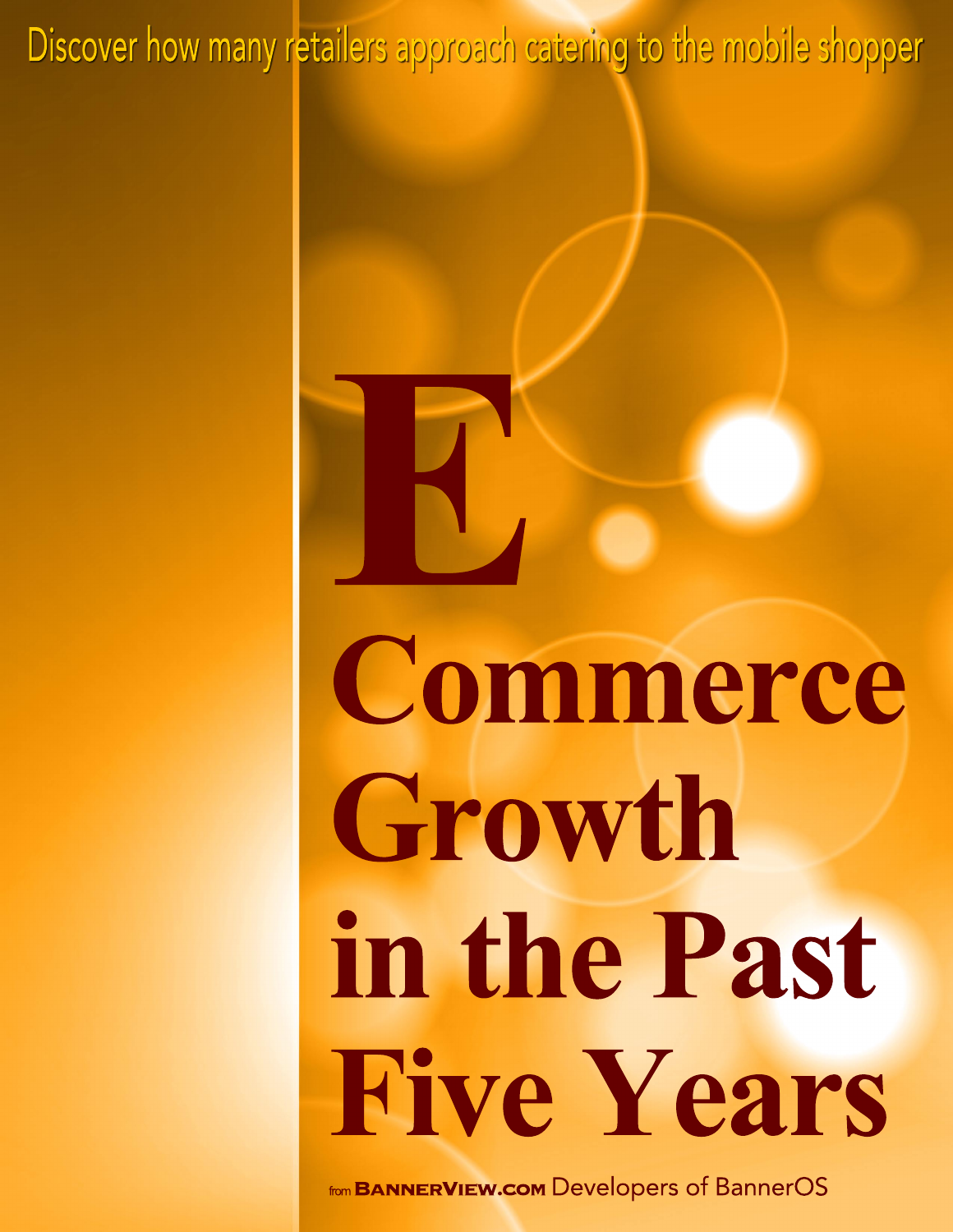## E-commerce Growth in the Past Five Years

Five years ago, consumers moved at a different pace. It may have been related to the economic downturn at the time, but technology may have also played a part (or the lack of today's technology). Currently, 87% of smartphone and tablet users in the U.S. use their devices for shopping. This would account for the growth we've seen in e-commerce (or mcommerce as well). Almost achieving double the percentage, e-comm takes 6.2% of the total revenue, compared to 3.8% in 2009. That equates to more than \$37 billion in sales.



If we surmise that mobile usage had helped increase online purchases, it would be attributed to the following statistics:

- 56% of American adults are now smartphone owners. (Source: Pew Internet & American Life Project, 2013)
- 75 percent of Americans bring their phones to the bathroom. (Source: Digiday, 2013)
- Mobile now accounts for 12 percent of Americans' media consumption time, triple its share in 2009. (Source: Digiday, 2013)
- 27% of companies worldwide planned to implement location-based marketing in 2013. (Source: Econsultancy, 2013)
- Of the 70 percent of shoppers who used a mobile phone while in a retail store during the holidays, 62 percent accessed that store's site or app and only 37 percent of respondents accessed a competitor's site or app.. (Source: ForeSee, 2013)
- Retailers' apps with store mode gather five times more engagement. (Source: Point Inside, 2013)
- Last year, only 12% of consumers bought anything through social media. (Source: PwC, 2013)